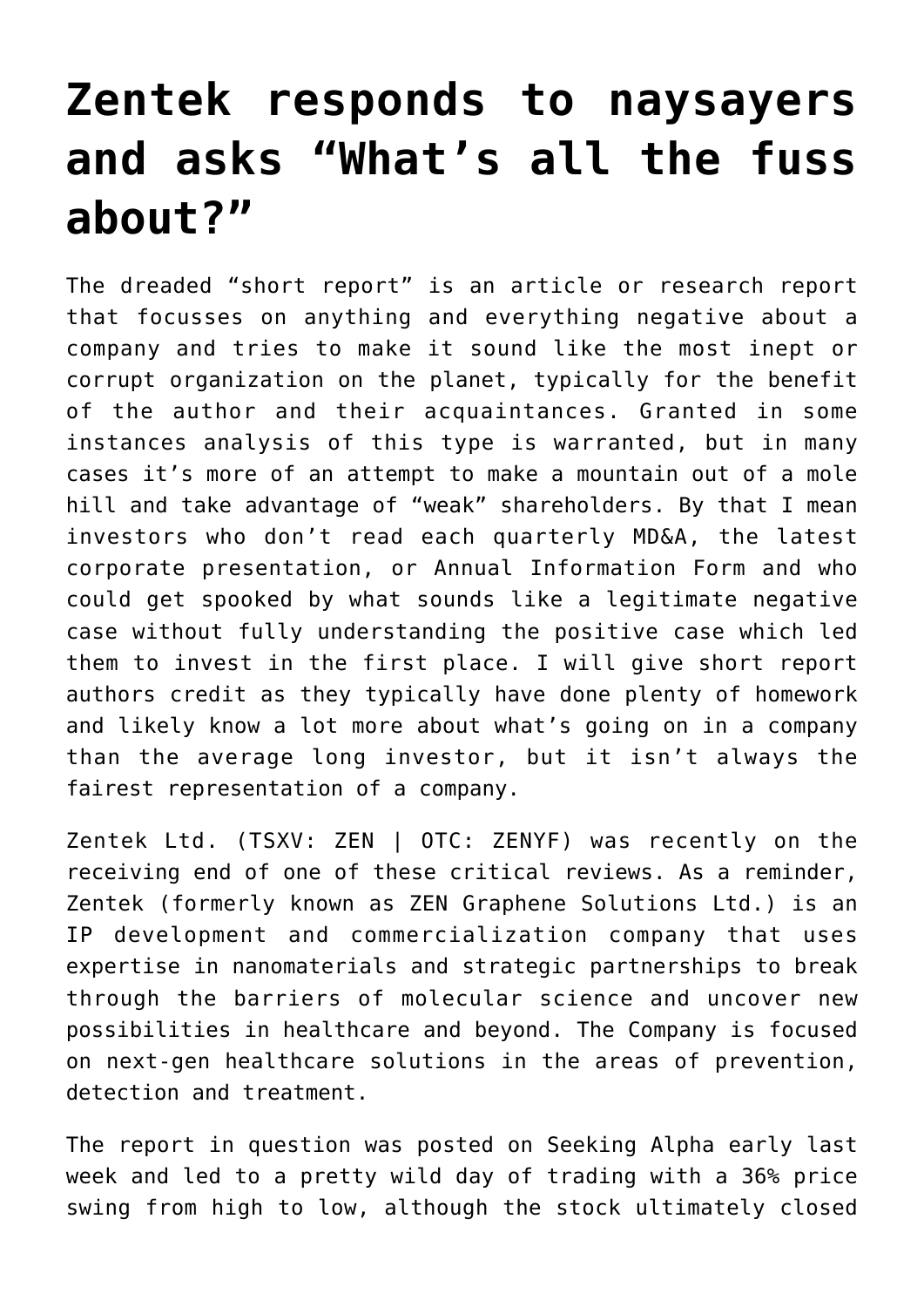higher than the day before the report was published. I've read through the Seeking Alpha report and there's some speculation in there that challenges the imagination a bit. Other parts are simply portraying the glass as half empty, so to speak, versus half full. However, the key issue that caused the frothy trading on March  $8<sup>th</sup>$ , in my opinion, is related to a lawsuit filed against Zentek over a year ago that the Company hadn't disclosed anywhere. They addressed the issue in press releases on March  $8<sup>th</sup>$  $8<sup>th</sup>$  $8<sup>th</sup>$  and further on March  $9<sup>th</sup>$ .

Critically, Zentek states "As disclosed March 8, 2022, ZEN received a statement of claim from Graphene Composites Ltd. ("GC") on January 29, 2021, for breach of confidentiality. The Company maintains that this claim is frivolous based on the fact the information shared by GC was already in the public domain. This position is supported by the public examiner's response to Graphene Composites patent application #3,097,636 on April 27, 2021, where the examiner rejected 107 out of 108 claims made by Graphene Composites." To me it's a bit of a misstep to not get out in front of this from the get go and control the narrative. If they had press released the above quote in April, 2021 (regardless of whether it was thought to be frivolous or immaterial) instead of last week then perhaps all of this uncertainty could have been avoided. Hopefully, the lesson has been learned going forward.

The report of which we are speaking goes on to challenge the production and sales projections of ZenGUARD™ coated masks, especially in light of more recent developments where many major jurisdictions around the world are either reducing or eliminating mask mandates. The author is entitled to their opinion on this but arguably the world has changed somewhat over the last year, and all shareholders can make their own assessment on this topic. To me this is an example of focusing on the glass half empty. Perhaps the Company has over-promised and/or under-delivered with respect to ZenGUARD™ in the past but as I've noted, the last year has been the epitome of a